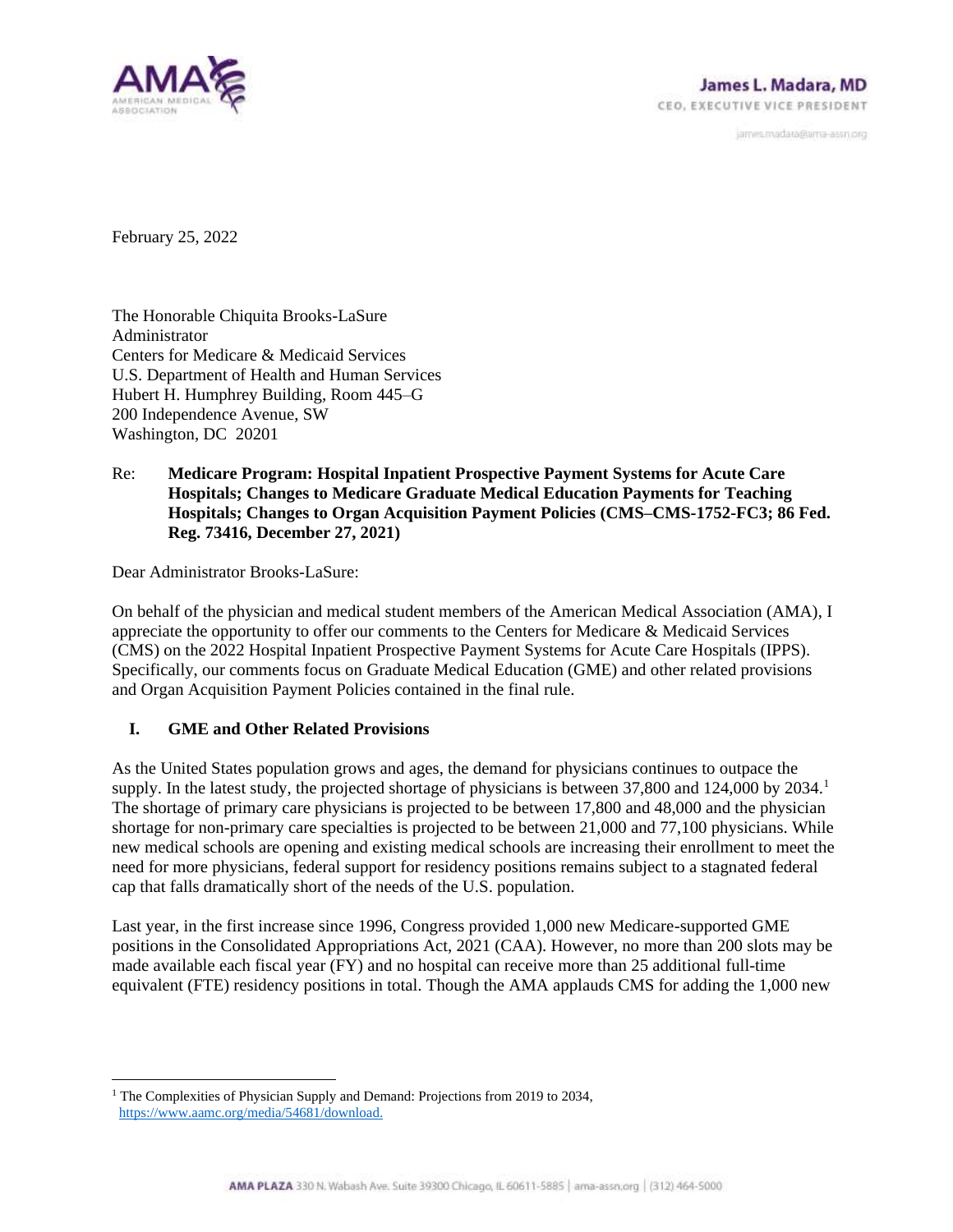The Honorable Chiquita Brooks-LaSure February 25, 2022 Page 2

Medicare funded physician residency slots, we are concerned that most of the suggestions that the AMA offered in our June 28, 2021 comment letter were not addressed.<sup>2</sup>

The AMA does recognize and support that in a few areas CMS made positive changes. For example, CMS had proposed to require that an application must be submitted by January 31 of the prior fiscal year to gain additional residency slots. Then those slots would be awarded by January 31 of the FY in which they are effective. For example, for the initial 200 slots which are effective July 1, 2023 (FY 2023), the completed application would be submitted by January 31, 2022 (FY 2022). The slot award announcement would be made January 31, 2023. The AMA requested that CMS revise the date by which the slots must be announced to October 1 of the federal FY in which the slots are effective since the timing proposed by CMS would not align with the residency recruitment cycle. Though CMS did not change the application deadline to October 1, it did amend the deadline to March 31. While the new timeline will provide some additional time for residency programs to plan and recruit additional residents if they are granted the additional slots, we urge CMS to revise the application deadline to October 1 in order to align with the residency recruitment cycle.

Additionally, the AMA supports the CMS modification to adjust the size of the award to the length of the program for which a hospital is applying. Specifically, the maximum award amount is now contingent on the length of the program for which a hospital is applying, with up to 1.0 FTE being awarded per program year, not to exceed a program length of five years or 5.0 FTEs. However, the AMA still believes that hospitals should be able to apply for up to 15 residency slots to allow programs, depending on specialty, a reasonable expansion over five years. For example, this would allow a five-year general surgery program to recruit three residents for each of the five years. With the assurance of funding for up to 15 slots, hospitals could meaningfully expand one or more training programs. **As such, the AMA urges CMS to make additional adjustments to the program in the future to better allow for program expansion and support.** 

The original legislation called for no less than 10 percent of the slots to go to each of the following four categories of hospitals:

- Located in rural areas or treated as being in a rural area;
- Training residents over their Medicare GME cap;
- Located in states with new medical schools or branch campuses on or after January 1, 2000; and
- That serve areas designated as health professional shortage areas (HPSAs).

The CAA does not give preferential treatment to the HPSA category, but rather provides that at least 10 percent of the slots should go to hospitals that serve areas designated as HPSAs. However, the rule currently states that hospitals applying for residency positions for programs that do not serve HPSAs would not be categorically excluded, but those applications would have the lowest priority. However, this distribution methodology does not appear to adhere to statutory intent. Aside from the fact that the Alternative 2 methodology was rejected, which would have provided for a more equitable distribution of slots, prioritizing HPSAs above all other categories has the potential to not adhere to the minimum 10 percent distribution as was required by the legislature.

HPSA designations fluctuate year to year, creating instability and administrative burden for hospitals that are required to track residents' training time in a HPSA. For example, in 2022, nearly 15 percent of all

<sup>2</sup> [https://searchlf.ama-assn.org/letter/documentDownload?uri=%2Funstructured%2Fbinary%2Fletter%2FLETTERS%2F2021-6-](https://searchlf.ama-assn.org/letter/documentDownload?uri=%2Funstructured%2Fbinary%2Fletter%2FLETTERS%2F2021-6-28-Letter-to-Brooks-LaSure-re-IPPS-Comments-v3.pdf) [28-Letter-to-Brooks-LaSure-re-IPPS-Comments-v3.pdf.](https://searchlf.ama-assn.org/letter/documentDownload?uri=%2Funstructured%2Fbinary%2Fletter%2FLETTERS%2F2021-6-28-Letter-to-Brooks-LaSure-re-IPPS-Comments-v3.pdf)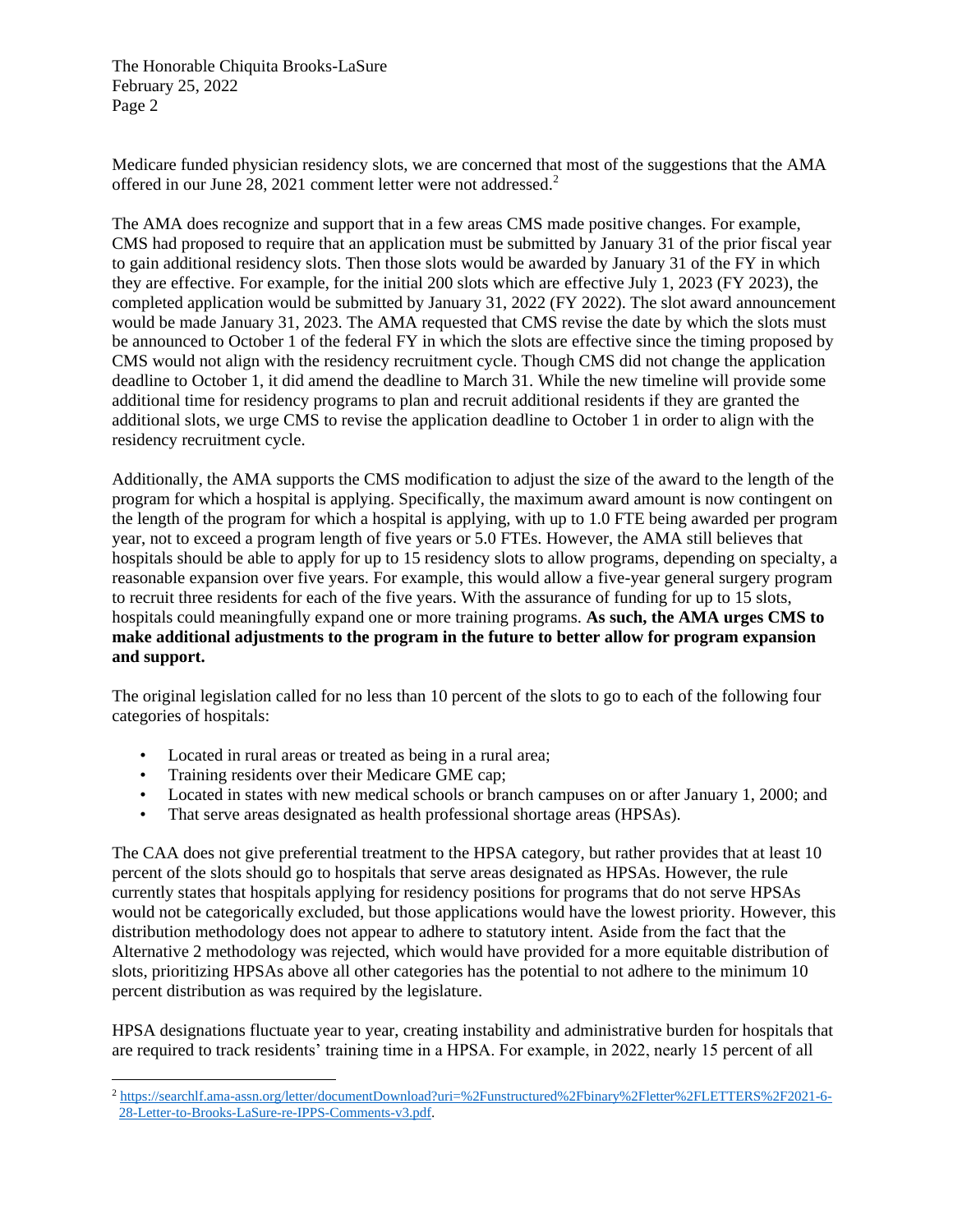The Honorable Chiquita Brooks-LaSure February 25, 2022 Page 3

primary care HPSAs are designated as "proposed for withdrawal," which would end their HPSA designation.<sup>3</sup> Additionally, hospitals could theoretically meet the 50 percent HPSA training requirement across several HPSAs, which adds to the burden for training programs that must track several geographic areas at once. It also would create potential issues when HPSA scores are used to prioritize slots. As such, it is unclear how CMS will utilize HPSA score prioritization in these instances. **Therefore, the AMA strongly opposes the use of HPSA scores to determine priority for awards of residency slots. Given these challenges, we urge CMS to prioritize slot distribution based solely on the four categories included in the law and give priority to hospitals that qualify in more than one of the four statutory categories, with the highest priority given to hospitals qualifying in all four categories and develop a more refined approach for future years.**

Additionally, CMS is trying to determine how to account for health care provided outside of a HPSA to HPSA residents, and feasible alternatives to HPSA scores as a proxy for health disparities in the prioritization of additional FTE cap slots. CMS agreed with comments previously submitted that training should not be limited to hospital settings physically located in the HPSA to the exclusion of other settings physically located in the HPSA. For a geographic HPSA, any and all program training based on resident rotation schedules (or similar documentation) that occurs in the HPSA at program training sites that are physically located in the HPSA and treat the HPSA's population, including non-provider settings and Veterans Affairs facilities, will count towards meeting the 50 percent training criterion. For a population HPSA, any and all program training based on resident rotation schedules (or similar documentation) that occurs in the HPSA at program training sites that are physically located in the HPSA and treat the HPSA's designated population, including non-provider settings and Veterans Affairs facilities, will count towards meeting the 50 percent training criterion.

The AMA strongly opposes the proposed requirement that the hospital or provider-based department be physically located in a HPSA. The AMA also opposes the requirement that at least 50 percent of the resident's training time occur at facilities located in a HPSA. For example, teaching hospitals may be outside a HPSA but are the primary point of care for a HPSA population. Patients who live in HPSAs may choose to go to a nearby teaching hospital that is adjacent to, but not located in a HPSA, often because it is the closest facility to their home, or it provides specialized services that are needed and are unavailable elsewhere. According to the Association of American Medical Colleges' (AAMC) analysis of the FY 2019 American Hospital Association Annual Database, AAMC member teaching hospitals represent five percent of all inpatient, short-term, non-Federal, non-specialty hospitals yet they provide 26 percent of all Medicaid inpatient days and incur 32 percent of all charity costs.

Teaching hospitals are best positioned to determine the locations in which to train residents to meet patient needs and accreditation standards. Accreditation standards ensure that residents train in locations with a large enough population to provide them with the necessary mix of patients and conditions for their specialty. Of equal consideration is where adequate teaching physician supervision is available. To mandate that these new residency slots meet the "at least 50 percent" requirement means that hospitals must design residency rotations differently for these residents to ensure that the "at least 50 percent requirement is met." This is untenable for teaching hospitals and residency programs. Therefore, the way that the HPSA category is determined should be much broader, not require the 50 percent set aside as currently written, and should include health care provided outside of a HPSA to HPSA residents. To help accomplish this, the definition of the HPSA category should be expanded so that a hospital will qualify if (1) it is located within a certain distance, for example 10 miles of a HPSA or (2) is in a geographic, primary care, mental health, or population HPSA.

<sup>3</sup> [https://www.aha.org/lettercomment/2022-01-24-aha-urges-hrsa-delay-effective-withdrawal-date-hpsas-designated-proposed.](https://www.aha.org/lettercomment/2022-01-24-aha-urges-hrsa-delay-effective-withdrawal-date-hpsas-designated-proposed)